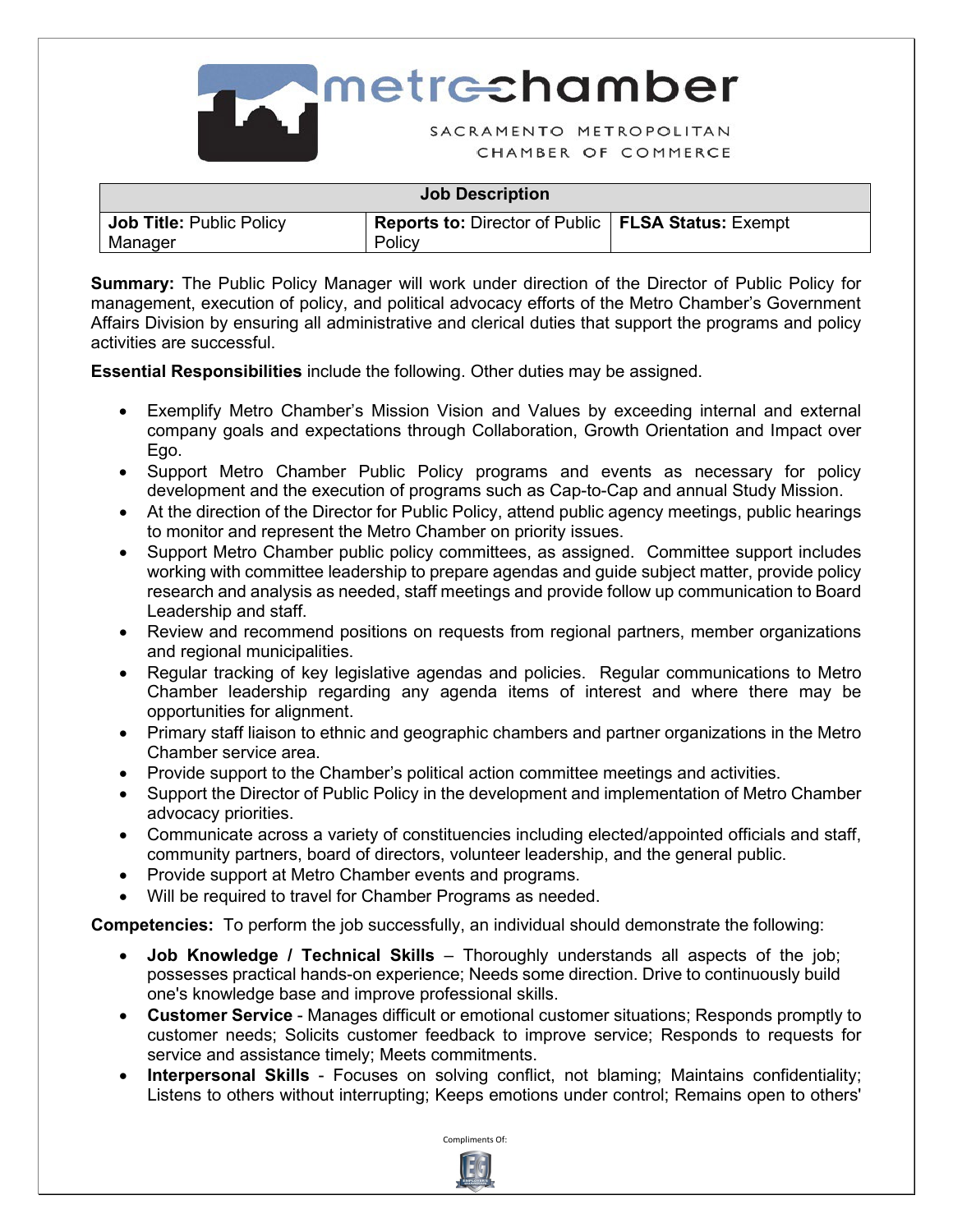

**Imetrechamber** SACRAMENTO METROPOLITAN

CHAMBER OF COMMERCE

## **Job Description**

| Job Title: Public Policy | I Reports to: Director of Public   FLSA Status: Exempt |  |
|--------------------------|--------------------------------------------------------|--|
| Manager                  | Policy                                                 |  |

ideas and tries new things; Speaks and writes clearly and persuasively in positive or negative situations; Listens and gets clarification; Responds well to questions; Writing is clear, informative and professional.

- **Administration and Organization Support** Follows policies and procedures; Processes paperwork accurately, timely and legibly; Adapts to changes in the work environment; Manages competing demands; Changes approach or method to best fit the situation; Able to deal with frequent change, delays, or unexpected events.
- **Productivity** Meets productivity standards; Completes work in a timely manner; Strives to increase productivity; Works quickly. Can be relied upon to meet schedules, deadlines and productivity standards; completes tasks on time or notifies the appropriate person with an alternate plan; Ability to prioritize workload, attain needed resources and execute a plan that optimized results.
- **Adaptability**  Adapts to changes in the work environment; Manages competing demands; Changes approach or method to best fit the situation; Able to deal with frequent change, delays, or unexpected events.
- **Safety and Security** Daily actions demonstrate our standard for a safe and secure workplace.
- **Stress Management-** Successfully copes with demands from superiors, subordinates, and peers
- **Strategic Thinking** Focuses on how to create a better future for the organization by being proactive, prioritizing work performed by the level of importance and adding value through the accomplishment of high payoff results
- **Professionalism** Approaches others in a tactful manner; reacts well under pressure; Treats others with respect and consideration regardless of their status or position; Accepts responsibility for own actions; Follows through on commitments.
- **Dependability** Can be relied upon to meet schedules, deadlines and productivity standards; completes tasks on time or notifies the appropriate person with an alternate plan.
- **Leadership** Exhibits confidence in self and others; inspires and motivates others to perform well; effectively influences actions and opinions of others; accepts feedback from others; gives appropriate recognition to others; Identifying employees with potential and invests time and energy in developing their talent.
- **Innovation** Displays original thinking and creativity/ meets challenges with resourcefulness; generates suggestions for improving work; develops innovative approaches and ideas; Presents ideas and information in a manner that gets others' attention.
- **Problem Solving/Judgement-** Identifies and resolves problems in a timely manner; gathers and analyzes information skillfully; develops alternative solutions and assess consequences; works well in group problem-solving situations; uses reason even when dealing with emotional topics.
- **Initiative** Volunteers readily; undertakes self-development activities; seeks increased responsibilities; takes independent actions and calculated risks; looks for and takes advantage of opportunities; asks for and offers help when needed; Sets and achieves challenging goals;

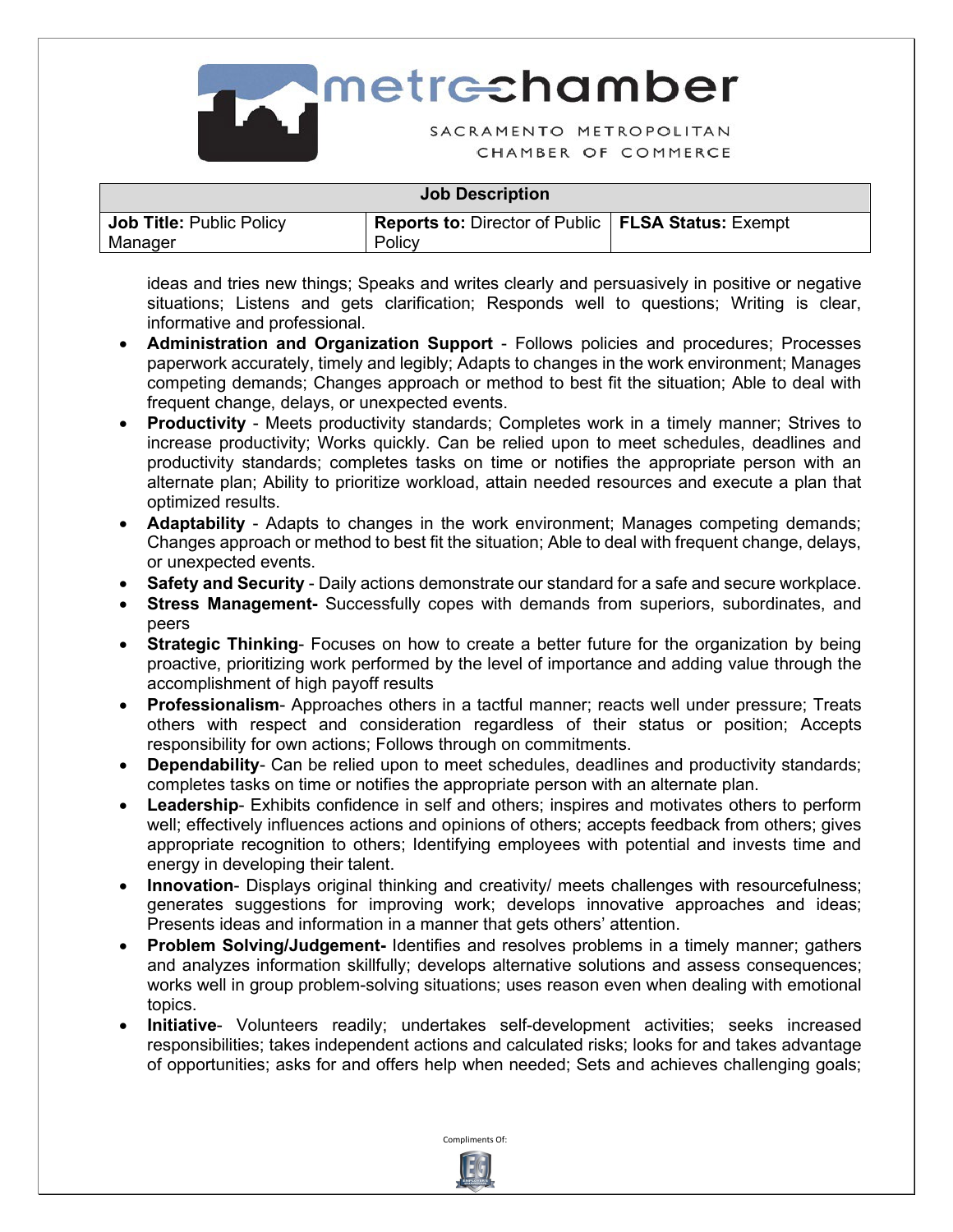

| <b>Job Description</b>                     |                                                                       |  |  |
|--------------------------------------------|-----------------------------------------------------------------------|--|--|
| <b>Job Title: Public Policy</b><br>Manager | <b>Reports to: Director of Public   FLSA Status: Exempt</b><br>Policy |  |  |

Demonstrates persistence and overcomes obstacles; Measures self against standard of excellence.

**Qualifications:** To perform this job successfully, an individual must be able to perform each essential duty satisfactorily. The requirements listed below are representative of the knowledge, skill, and/or ability required. Reasonable accommodations may be made to enable individuals with disabilities to perform the essential functions.

- **Education and/or Experience**: Bachelor's degree from four-year college or university in a Public Policy related field; or three to four years related experience and/or training; or equivalent combination of education and experience in State Legislation, Local Government.
- **Language Skills**: Ability to read, analyze, and interpret general business periodicals, professional journals, technical procedures, or governmental regulations. Ability to write reports, business correspondence, and procedure manuals. Ability to effectively present information and respond to questions from groups of managers, board members, clients, customers, and the general public.
- **Mathematical Skills**: Ability to add, subtract, multiply, and divide into all units of measure, using whole numbers, common fractions, and decimals.
- **Business Acumen**: Understands business implications of decisions; displays orientation to profitability; demonstrates knowledge of market and competition; aligns work with strategic goals.
- **Computer Skills**: To perform this job successfully, an individual should have knowledge of, Internet software, Microsoft Excell, Word, Access, and Outlook.
- **Physical Demands:** The physical demands described here are representative of those that must be met by an employee to successfully perform the essential functions of this job. Reasonable accommodations may be made to enable individuals with disabilities to perform the essential functions. While performing the duties of this Job, the employee is:

**Standing and Sitting:** Specific demands for standing and sitting on this job:

- Regularly required to stand;
- Regularly required to sit

**Walking and Reaching:** Specific demands for walking and reaching on this job:

• Occasionally required to walk and reach with hands and arms

**Climb, Balance, Crawl:** Specific demands for this job:

• Occasionally required to climb or balance and stoop, kneel, crouch, or crawl.

**Dexterity and Sense of Touch:** Specific demands for sense of touch and dexterity on this job:

• Frequently required to use hand to finger movements, handle, or feel;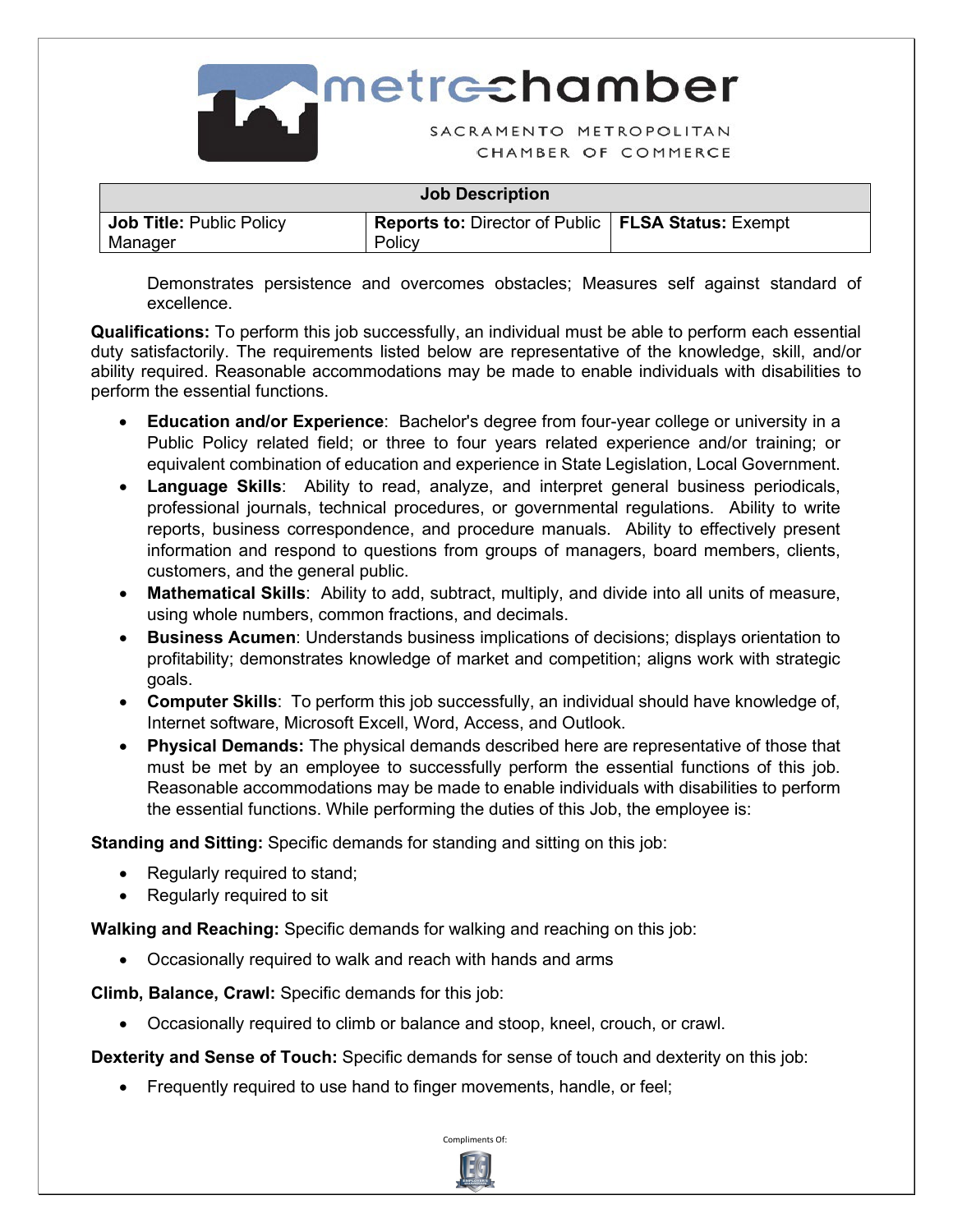

| <b>Job Description</b>                     |                                                                |  |  |
|--------------------------------------------|----------------------------------------------------------------|--|--|
| <b>Job Title: Public Policy</b><br>Manager | Reports to: Director of Public   FLSA Status: Exempt<br>Policy |  |  |

**Lifting:** Specific demands for lifting on this job:

- Regularly lift and/or move up to 10 pounds
- Occasionally lift and/or move up to 25 pounds

**Vision:** Specific vision abilities required by this job:

- Close vision
- Distance Vision
- Peripheral Vision
- Depth perception

**Verbal and Auditory Demands:** Specific talking and hearing abilities required by this job:

• Must be able to talk and hear

**Work Environment:** The work environment characteristics described here are representative of those an employee encounters while performing the essential functions of this job. Reasonable accommodations may be made to enable individuals with disabilities to perform the essential functions.

• The noise level in the work environment is usually moderate.

## **Employee Acknowledgement:**

My signature certifies that I understand that the foregoing job description is a description of work to be performed, expected competencies and qualifications necessary to be successful. I am attesting that I meet or exceed these qualifications and can perform the essential duties while adhering to the standards set forth under the Physical Demands.

Employee Name

 $\overline{a}$ 

Employee Signature **Date** Date



\s2\ \d2\